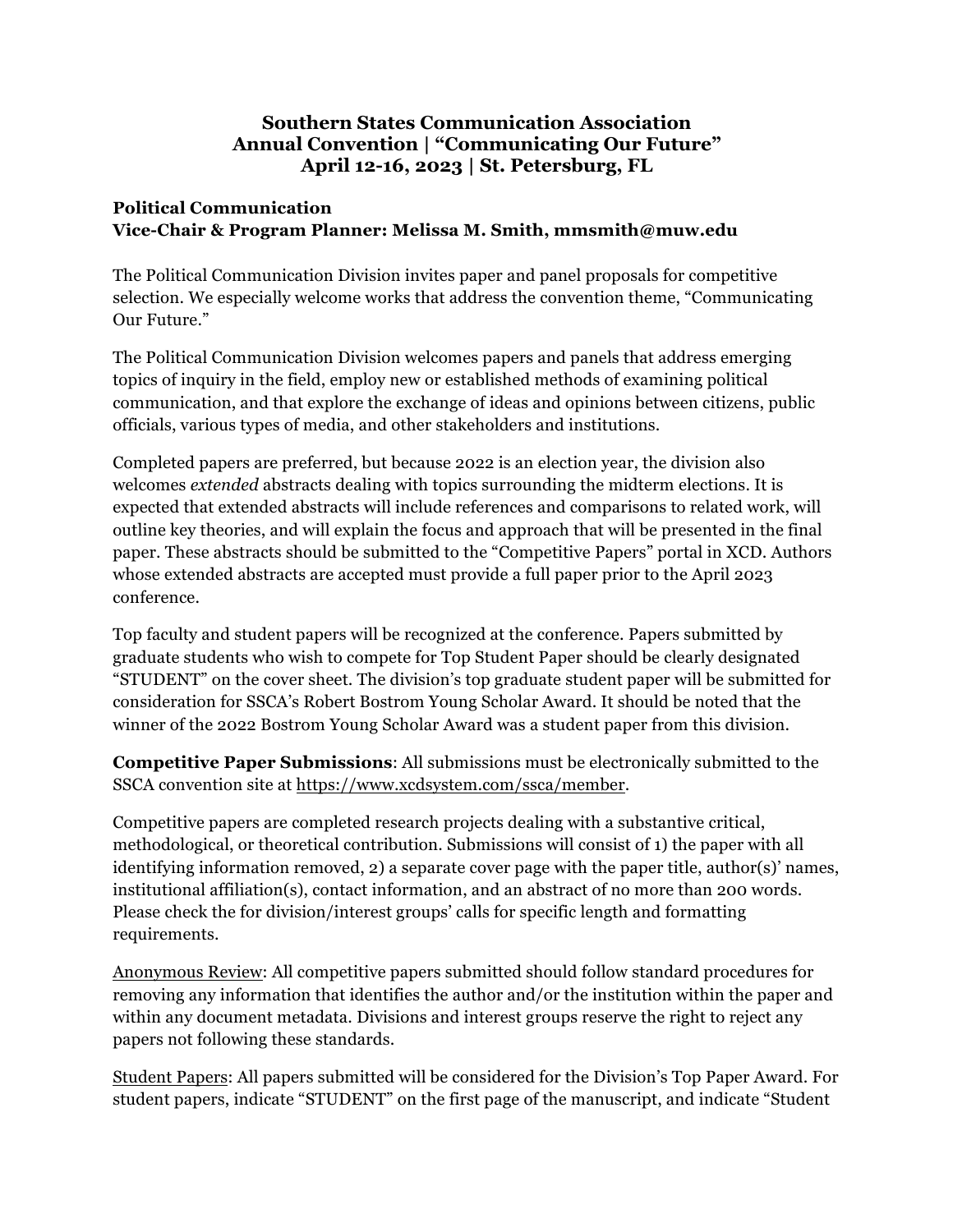Paper" during the submission process. The Division's Top Student Paper will be submitted for consideration for the SSCA Bostrom Young Scholar Award. In order for a submission to be considered a student paper and to be eligible for student awards or recognition, all authors of the paper must be students at the time the papers is submitted. A paper co-authored by a student and a faculty member, for instance, will not be classified as a student paper.

Debut Papers: A "debut paper" is one submitted by an author or authors who are presenting at SSCA for the first time.

**Panel Submissions**: All submissions must be electronically submitted to the SSCA convention site at https://www.xcdsystem.com/ssca/member.

Panel proposals are for a slate of papers focused on a central topic or theme. This type of session typically has between 3-5 presentations. Submissions must include 1) a panel title, 2) an overall panel rationale (no more than 200 words) and 3) the following information about EACH presentation on the panel: a) the presentation title, b) the presentation author(s), with their institutional affiliation(s) and contact information, and c) the presentation abstract (no more than 200 words per abstract). All of this should be compiled in a single document and submitted in the "paper upload option" on the XCD platform.

A best practice for all divisions is to submit panel proposals with diverse participants comprised of individuals representing different institutions, and where possible and relevant, potential new members.

**Round Table Submissions:** All submissions must be electronically submitted to the SSCA convention site at https://www.xcdsystem.com/ssca/member.

Round table proposals bring together a group of scholars to discuss a topic or theme. This type of session typically has between 4-7 presentations. Submissions must include 1) a session title, 2) an overall session rationale (no more than 200 words), 3) a list of participants' names with their institutional affiliations and contact information. All of this should be compiled in a single document and submitted in the "paper upload option" on the XCD platform.

A best practice for all divisions is to submit round table proposals with diverse participants comprised of individuals representing different institutions, and where possible and relevant, potential new members.

## **Pertinent to All Submissions**

**Deadlines:** The deadline for submissions to **ALL** divisions and interest groups is **September 16th, by 11:59 p.m. Pacific Time**. Go to the paper submission site by going to the conference website (https://www.xcdsystem.com/ssca/member) and clicking the submission link. First time visitors to the site will need to create an account. Return visitors will need to make sure to use the same email address that they used to establish the account. To avoid technical problems, early submission is strongly advised. Any submission not meeting the above requirements will not be accepted for review. If you have additional questions, please contact the Division or Interest Group Vice-Chair and Planner, **Melissa M. Smith, mmsmith@muw.edu.**